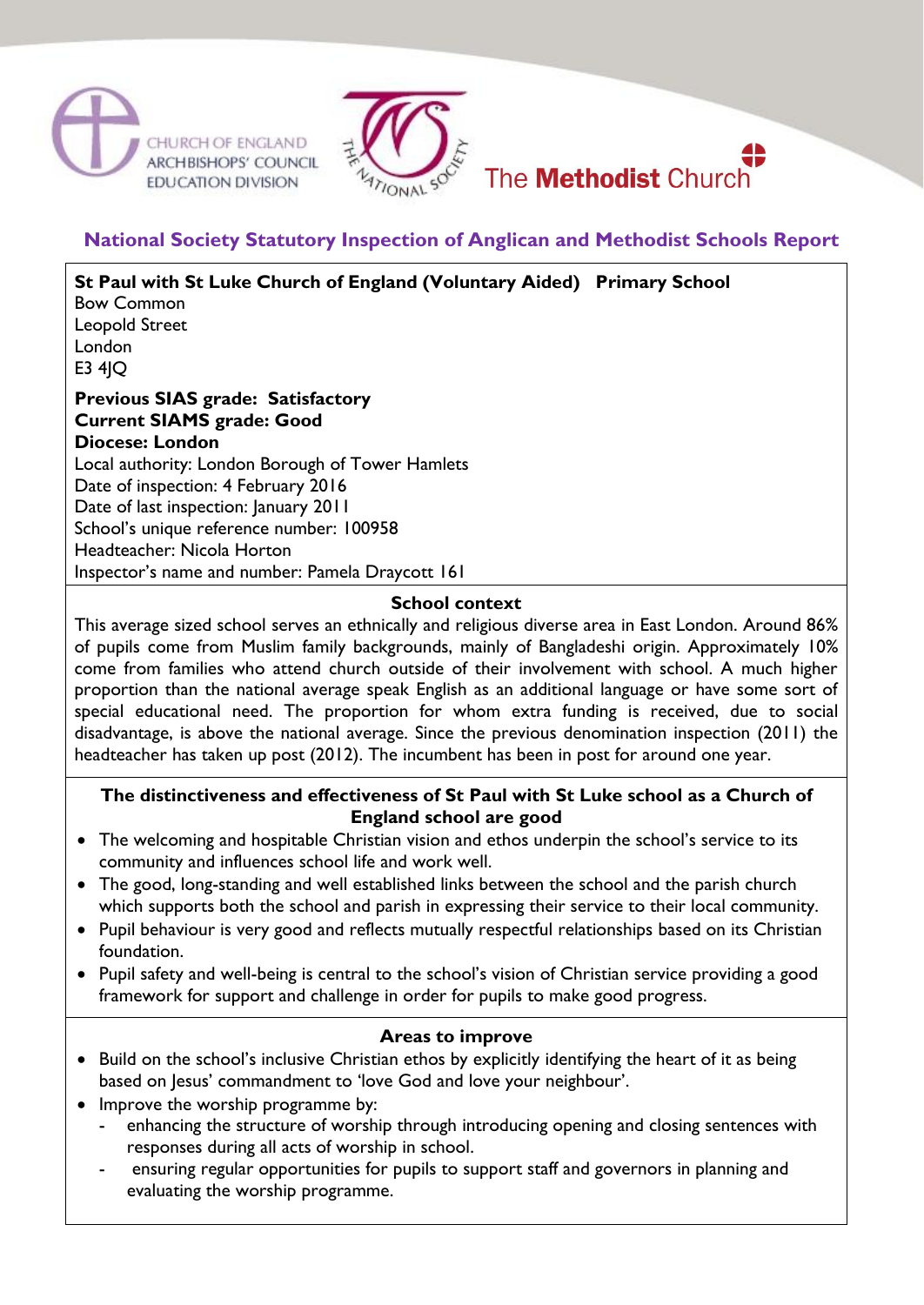#### **The school, through its distinctive Christian character, is good at meeting the needs of all learners**

St Paul with St Luke primary school is a welcoming, respectful and happy community. Members speak confidently about its Christian and inclusive identity. The school summarises its Christian vision as 'being spiritual and reflective, being caring and respectful, working together, taking responsibility, celebrating individuality and life-long learning'. These statements were developed in collaboration with staff, governors, parents and pupils. They are inclusive of the whole community irrespective of faith background. Recently, they have been more explicitly linked with biblical teaching. Pupils reflect on and are confident in speaking about how this underpinning Christian ethos affects their learning and behaviour. However, how these relate specifically to the teaching of Jesus and to Christian practice is less well understood and articulated. The school is focused on ensuring that all pupils achieve well both academically and personally. This means that new systems and monitoring procedures have been put in place based on wanting all to achieve to the best of their ability as precious children of God. This means that overall attainment is improving and pupils are making at least good progress from their various starting points. The gap between different groups of pupils is closing. Behaviour is very good. Pupils are polite and respectful towards adults and their peers. The school works well at including and supporting children from all faith backgrounds in developing their religious and their spiritual, moral, social and cultural (SMSC) development. The school council and a range of extra-curricular activities support this well. Attendance is good and carefully monitored by the school. In keeping with its inclusive Christian ethos the school works well with parents and pupils who are having difficulty with attendance, behaviour or learning. Religious Education (RE) makes a strong contribution to the school's underlying Christian values through what is taught and the range of activities undertaken. Pupils see the relevance of understanding a range of religions in today's world. As a pupil said, 'RE helps us get more knowledge about what people believe and what they do. It's important so that we can understand.' RE focused visits to the parish church and to other places of worship such as the mosque and synagogue enhance the school's inclusive Christian ethos and contribute well to SMSC development. This is given a high profile in the school, for example, in a display along a corridor and with a celebratory book in the entrance hall.

### **The impact of collective worship on the school community is good**

Daily worship is well planned by the headteacher in consultation with the vicar. Pupils have a role in leading whole school and class worship. They have a more limited role in the overall planning and evaluation of the worship programme. The importance of worship in supporting the school's ethos is rightly recognised and celebrated by staff and pupils as well as by parents. Worship content explores Bible stories and Christian teachings including about God as Father, Son and Holy Spirit and the example of Jesus for Christians. Principal Christian festivals such as Christmas and Easter are appropriately celebrated. Pupils' understanding of Pentecost and Ascension are less well developed. The worship programme does contribute effectively to pupils developing religious, spiritual and moral insights. Pupils and staff engage well and enjoy the worship programme. Parents attend class led worship in school and church based worship opportunities. These are rightly recognised as important in extending and enhancing the school's worshipping and community life. There is a worship and reflection area in each classroom which encourages pupils to write their own prayers on issues of concern to them. Prayer is becoming an increasingly important part of school life. Aspects of Anglican practice are evident through, for example, the use of candles, reading from the Bible and saying the Lord's Prayer. The church has made and presented the school with altar cloths for its worship table in different colours reflecting different times of the Church year. Opening and closing sentences with responses are used when the Vicar leads worship but this structure is not followed through in all acts of worship within school.